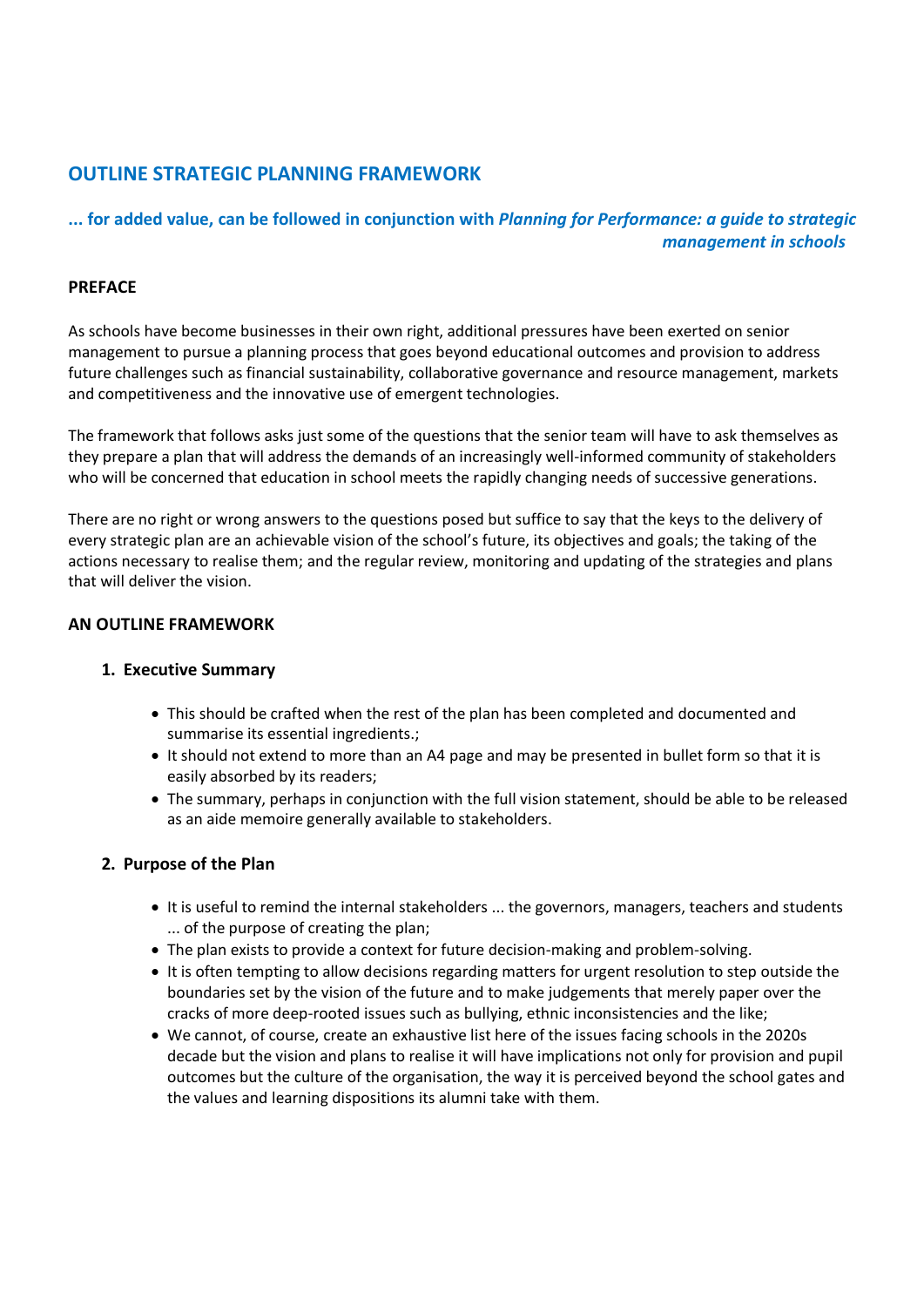# **3. The Vision**

- This is the picture of the school as it will be in 3 to 5 years, the values and attributes that will characterise it and its place both in the community it serves and among the local, even regional, educational establishment;
- Characterisation should take the 'high ground', not become pre-occupied with the specifics underlying goals and objectives, but provide a compelling picture of a school ready to accommodate change and the challenges that accompany it;
- It should include matters related to sustainability, governance, health, welfare and well-being, curriculum and pupil outcomes;

# **4. Mission**

- The Mission is a 'positioning' statement, laying out the strategies, goals and objectives that will drive the delivery of the vision and contextualising them to the present order of things;
- It is often helpful here to create a SWOT analysis ... a listing of current Strengths, Weaknesses, Opportunities and Threats. This will provide a framework from which key strategies, objectives and goals will become apparent;
- Some schools encourage contributions to the SWOT analysis from governors, teachers and students to great effect ... even suggesting that each group should create their own independently to input to the plan.

# **5. An Environmental Analysis**

- At no time has this section of the plan been more pertinent as nations reel from the political, economic, social and technological implications of the Covid pandemic, climate change and globalisation;
- This may be pertinent but it is also critical to the viability of the strategic plan and its ability to address an uncertain future;
- It is not easy to compile either and each of the 4 PEST headings will require meaningful thought from across the school's internal adult community;
- Politically ... will there be changes of government and what will that mean for such as educational requirement and performance, governance, health and safety, resourcing and the like; Economically ... levels of independence, financial management, shared resources and collaborative working; Socially ... changes to such as catchment, ethnicity, local government, welfare, population age profiles, increased poverty; Technology ... influence of such as access to new and emergent technologies, availability of hardware, growth in blended learning, data security.

# **6. Product**

- The character, personal values and educational outcomes of the children who will become the school's alumni and the curriculum to deliver both educational attainment and statutory requirement;
- Standards of achievement, personal attributes and qualities as learners;
- Extra-mural and out-of-hours activities together with performance objectives as appropriate;
- Opportunities for personal development across the employment spectrum.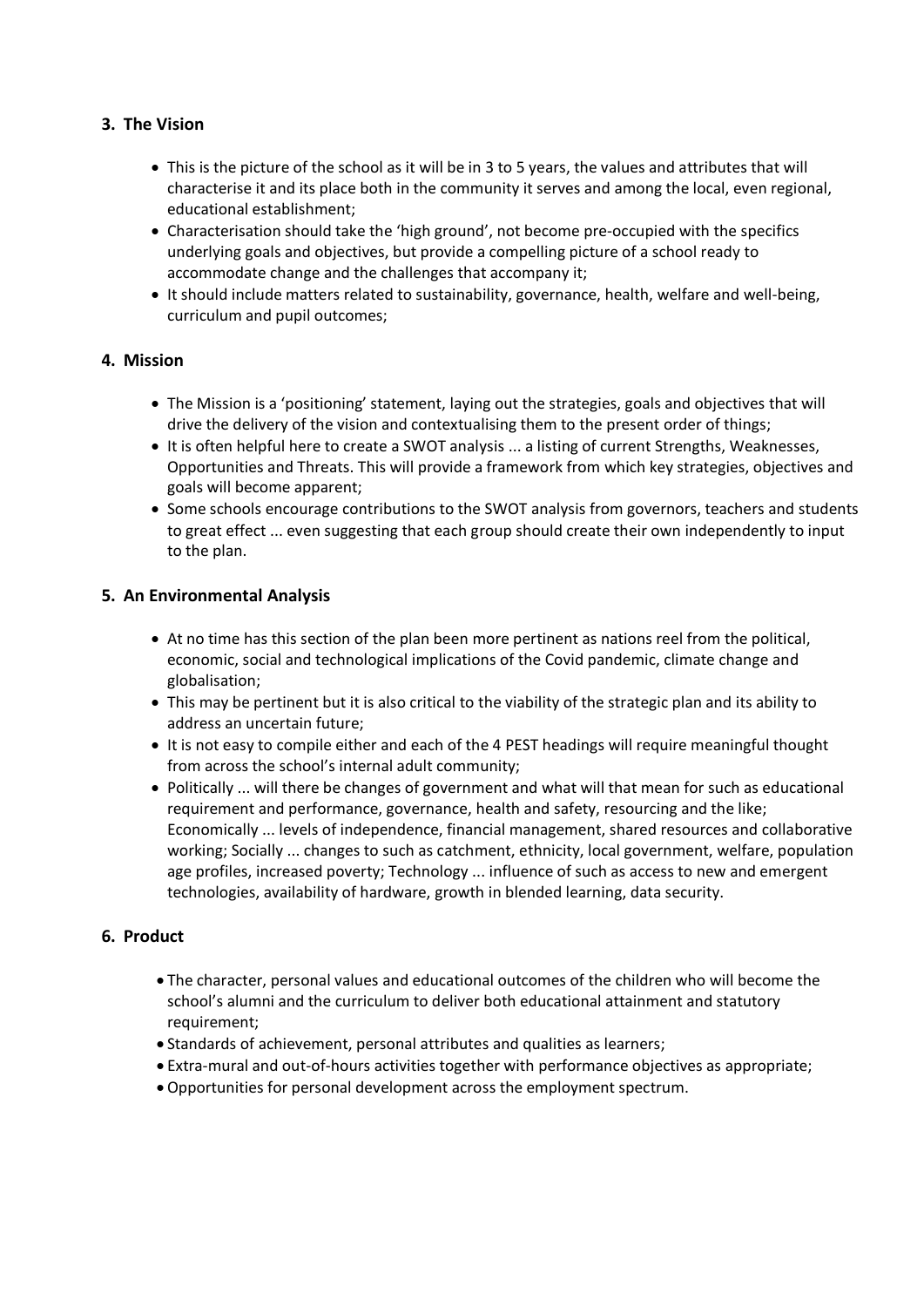# **7. Markets**

This is an area of the plan that schools are much less accustomed to considering but in an age of construction, widespread house-building and community issues such as increased poverty, unemployment, drug and substance addictions, government concerns such as social distancing and the challenges of balancing economic growth with the management of health and welfare, it has become an important consideration.

- How will forthcoming intakes vary from those of the present?
- Will demand increase or decrease and how will the competition encroach on the territory we regard as ours?
- What implications do the local underlying social trends have for our future?
- How do we characterise the markets that we shall be called upon to serve? Will that mean that we need to revise our provision? What effect will the changes have on the support services that we shall need to offer to engage more widely with the less fortunate families?

#### **8. Marketing**

- How do we obtain, and maintain, competitive advantage?
- What form should our messaging to our target communities take?
- Does our communication with parents, prospects and the community at large need to change? If so, in what ways?
- Do we do sufficient to ensure that we are the school of choice to sources of student intake?
- How can we build better relationships with local employers and can they make a greater contribution to preparing our students for employment?

### **9. Operations and Delivery**

Whereas strategic matters within the plan are about 'doing the right thing', the operational elements are about 'doing things right'!

- You won't need much help in ensuring that your policy statements and procedural documentation meet government and community requirement because the majority you need will be in place already;
- This is where you should signal changes you intend to make to your ways of working;
- It should include a 'process route map' and as well as making an appropriate Curriculum Statement, outline a Scheme of Work and provide your approach to course planning and the way in which you expect teachers to develop their plans.

#### **10. Accommodation**

- Proposed new build;
- Refurbishment of existing buildings;
- New facilities;
- New equipment and major replacements.

#### **11. Investment**

- Applications for grants or additional funds for specific purposes;
- Fund-raising targets.